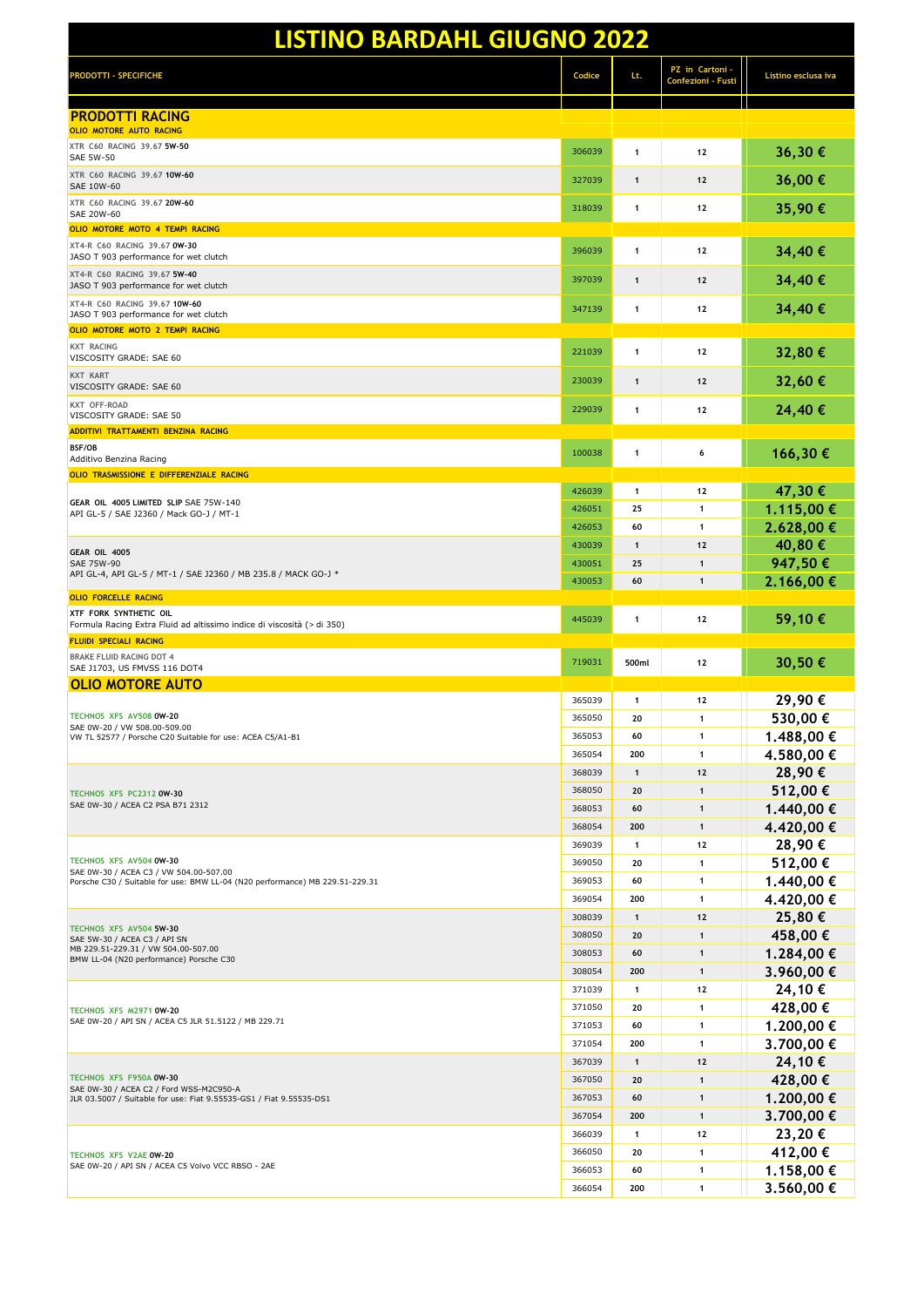| <b>PRODOTTI - SPECIFICHE</b>                                                                                                            | Codice | Lt.          | PZ in Cartoni -<br>Confezioni - Fust | Listino esclusa iva |
|-----------------------------------------------------------------------------------------------------------------------------------------|--------|--------------|--------------------------------------|---------------------|
|                                                                                                                                         | 350039 | $\mathbf{1}$ | $12$                                 | 23,20€              |
| TECHNOS XFS C3 5W-40<br>SAE 5W-40 / ACEA C3 / API SN                                                                                    | 350050 | 20           | $\mathbf{1}$                         | 412,00€             |
| MB 229.52-229.51-229.31 / BMW LL-04<br>(N20 performance) / Porsche C40                                                                  | 350053 | 60           | $\mathbf{1}$                         | 1.158,00 €          |
| GM Dexos 2 / Renault RN0700-RN0710 VW 511.00                                                                                            | 350054 | 200          | $\mathbf{1}$                         | 3.560,00 €          |
|                                                                                                                                         | 342039 | 1            | 12                                   | 23,20€              |
| TECHNOS XFS C2 C3 5W-30<br>SAE 5W-30 / ACEA C2-C3 / API SN-CF                                                                           | 342050 | 20           | $\mathbf{1}$                         | 412,00€             |
| MB 229.52-229.51-229.31-226.5 / BMW LL-04                                                                                               | 342053 | 60           | $\mathbf{1}$                         | 1.158,00 €          |
| (N20 performance) / GM Dexos 2 Renault RN0700-RN0710                                                                                    | 342054 | 200          | $\mathbf{1}$                         | 3.560,00 €          |
| <b>OLIO MOTORE AUTO</b>                                                                                                                 |        |              |                                      |                     |
| <b>XTC C60 10W-50</b>                                                                                                                   | 338039 | 1            | 12                                   | 23,60€              |
| SAE 10W-50 / API SN-CF<br>Suitable for use: ACEA A3-B4                                                                                  | 338053 | 60           | $\mathbf{1}$                         | 1.194,00 €          |
|                                                                                                                                         | 338054 | 200          | $\mathbf{1}$                         | 3.820,00 €          |
| <b>XTC C60 0W-40</b>                                                                                                                    | 300039 | $\mathbf{1}$ | 12                                   | 25,10€              |
| SAE 0W-40 / ACEA A3-B4 / API SN MB 229.5-229.3 / VW 502.00-505.00<br>Porsche A40 / Renault RN0700-RN0710 FORD 937-A                     | 300053 | 60           | $\mathbf{1}$                         | 1.284,00 €          |
|                                                                                                                                         | 300054 | 200          | $\mathbf{1}$                         | 4.100,00 €          |
| <b>XTC C60 5W-40</b>                                                                                                                    | 334039 | 1            | 12                                   | 20,60€              |
| SAE 5W-40 / ACEA A3-B4 / API SN BMW LL-01 / MB 226.5-229.3-229.5<br>VW 502.00-505.00 / Renault RN0700-RN0710                            | 334053 | 60           | $\mathbf{1}$                         | 1.056,00 €          |
| Porsche A40 / PSA B71 2296                                                                                                              | 334054 | 200          | $\mathbf{1}$                         | 3.320,00 €          |
| <b>XTC C60 10W-40</b>                                                                                                                   | 326039 | $\mathbf{1}$ | $12$                                 | 19,70€              |
| SAE 10W-40 / ACEA A3-B4 / API SN-CF VW 502.00-505.00 / MB 229.5<br>Renault RN0700-RN0710                                                | 326053 | 60           | $\mathbf{1}$                         | 996,00€             |
|                                                                                                                                         | 326054 | 200          | $\mathbf{1}$                         | 3.140,00 €          |
|                                                                                                                                         | 324039 | 1            | 12                                   | 18,70€              |
| <b>XTC C60 15W-50</b><br>SAE 15W-50 / ACEA A3-B4 / API SN-CF VW 501.01-505.00 / MB 229.1                                                | 324053 | 60           | $\mathbf{1}$                         | 960,00€             |
|                                                                                                                                         | 324054 | 200          | $\mathbf{1}$                         | 2.920,00 €          |
|                                                                                                                                         | 313039 | $\mathbf{1}$ | 12                                   | 18,70€              |
| <b>XTC C60 20W-50</b><br>SAE 20W-50 / ACEA A3-B4 / API SL-CF VW 501.01-505.00 / MB 229.1                                                | 313053 | 60           | $\mathbf{1}$                         | 960,00€             |
|                                                                                                                                         | 313054 | 200          | $\mathbf{1}$                         | 2.920,00 €          |
| XTA POLAR PLUS C3-C4 5W-30                                                                                                              | 310039 | 1            | 12                                   | 18,90€              |
| SAE 5W-30 / ACEA C3-C4<br>Renault RN0720                                                                                                | 310053 | 60           | $\mathbf{1}$                         | 954,00€             |
| MB 229.51-229.31-226.51                                                                                                                 | 310054 | 200          | $\mathbf{1}$                         | 3.020,00 €          |
|                                                                                                                                         | 301039 | $\mathbf{1}$ | $12$                                 | 18,90€              |
| XTA POLAR PLUS C2 5W-30<br>SAE 5W-30 / ACEA C2 PSA B712290 (2018)                                                                       | 301053 | 60           | $\mathbf{1}$                         | 954,00€             |
|                                                                                                                                         | 301054 | 200          | $\mathbf{1}$                         | 3.020,00 €          |
| XTA POLAR PLUS C3 5W-40                                                                                                                 | 389039 | $\mathbf{1}$ | 12                                   | 17,90€              |
| SAE 5W-40 / ACEA C3 / API SN-CF MB 229.31-229.51-226.5<br>VW 505.00-505.01 / Porsche A40 / Ford 917A Renault RN0700-RN0710 / GM Dexos 2 | 389053 | 60           | $\mathbf{1}$                         | 918,00€             |
|                                                                                                                                         | 389054 | 200          | 1                                    | 2.880,00 €          |
| XTA POLAR PLUS 5W-40                                                                                                                    | 304039 | $\mathbf{1}$ | 12                                   | 17,90€              |
| SAE 5W-40 / ACEA A3-B4 / API SN-CF MB 229.5-229.3-226.5<br>VW 502.00 - 505.00 / Porsche A40 Renault RN0700-RN0710 / PSA B71 2296        | 304053 | 60           | $\mathbf{1}$                         | 918,00€             |
|                                                                                                                                         | 304054 | 200          | $\mathbf{1}$                         | 2.880,00 €          |
| <b>XTA POLAR PLUS 5W-30</b>                                                                                                             | 302039 | 1            | 12                                   | 18,30€              |
| SAE 5W-30 / ACEA A3-B4 / API SL-CF MB 229.3 - 229.5 / VW 502.00 - 505.00 Renault RN0700-RN0710                                          | 302053 | 60           | $\mathbf{1}$                         | 924,00€             |
|                                                                                                                                         | 302054 | 200          | $\mathbf{1}$                         | 2.880,00€           |
| <b>XTA POLAR PLUS 10W-40</b>                                                                                                            | 305039 | $\mathbf{1}$ | $12$                                 | 15,70€              |
| SAE 10W-40 / ACEA A3-B4 / API SN-CF VW 502.00-505.00 / MB 229.3<br>PSA B712300 / Renault RN0700-RN0710                                  | 305053 | 60           | $\mathbf{1}$                         | 804,00€             |
|                                                                                                                                         | 305054 | 200          | $\mathbf{1}$                         | 2.520,00 €          |
| XT OEM'S FORMULA 5W-30                                                                                                                  | 373039 | 1            | 12                                   | 15,90€              |
| SAE 5W-30 / ACEA C3 /API SN / MB 229.31 - 229.51                                                                                        | 373047 | 5            | 4                                    | 73,00 €             |
| BMW LL 04 (N20 PERFORMANCE)<br>VW 504.00-507.00 / PORSCHE C30                                                                           | 373050 | 20           | $\mathbf{1}$                         | 274,00€             |
|                                                                                                                                         | 373054 | 200          | $\mathbf{1}$                         | 2.440,00 €          |
| XT C2-C3 5W-30                                                                                                                          | 316039 | $\mathbf{1}$ | 12                                   | 15,00€              |
| SAE 5W-30 / ACEA C2-C3                                                                                                                  | 316047 | 5            | $\overline{\mathbf{4}}$              | 69,00€              |
| API SN / MB 229.52<br>RN 0700-0710 GM DEXOS 2                                                                                           | 316050 | 20           | $\mathbf{1}$                         | 258,00€             |
|                                                                                                                                         | 316054 | 200          | $\mathbf{1}$                         | 2.300,00 €          |
| <b>XT C3 5W-40</b>                                                                                                                      | 343039 | $\mathbf{1}$ | 12                                   | 14,70€              |
| SAE 5W-40 / ACEA C3 / API SN-CF<br>MB 229.31-226.5 / VW 505.00-505.01                                                                   | 343047 | 5            | 4                                    | 67,50€              |
| PORSCHE A40 / FORD 917A<br>RENAULT RN 0700-0710 / GM DEXOS 2                                                                            | 343050 | 20           | $\mathbf{1}$                         | 252,00€             |
|                                                                                                                                         | 343054 | 200          | $\mathbf{1}$                         | 2.260,00€           |
| XT A5-B5 5W-30<br>SAE 5W-30 / ACEA A5-B5 API SL<br>FORD WSS-M2C913-D                                                                    | 399039 | $\mathbf{1}$ | 12                                   | 14,50€              |
|                                                                                                                                         | 399047 | 5            | $\overline{\mathbf{4}}$              | 66,50€              |
| JAGUAR JLR 03.5003<br><b>RN 0700</b>                                                                                                    | 399050 | 20           | $\mathbf{1}$                         | 248,00€             |
|                                                                                                                                         | 399054 | 200          | $\mathbf{1}$                         | 2.220,00€           |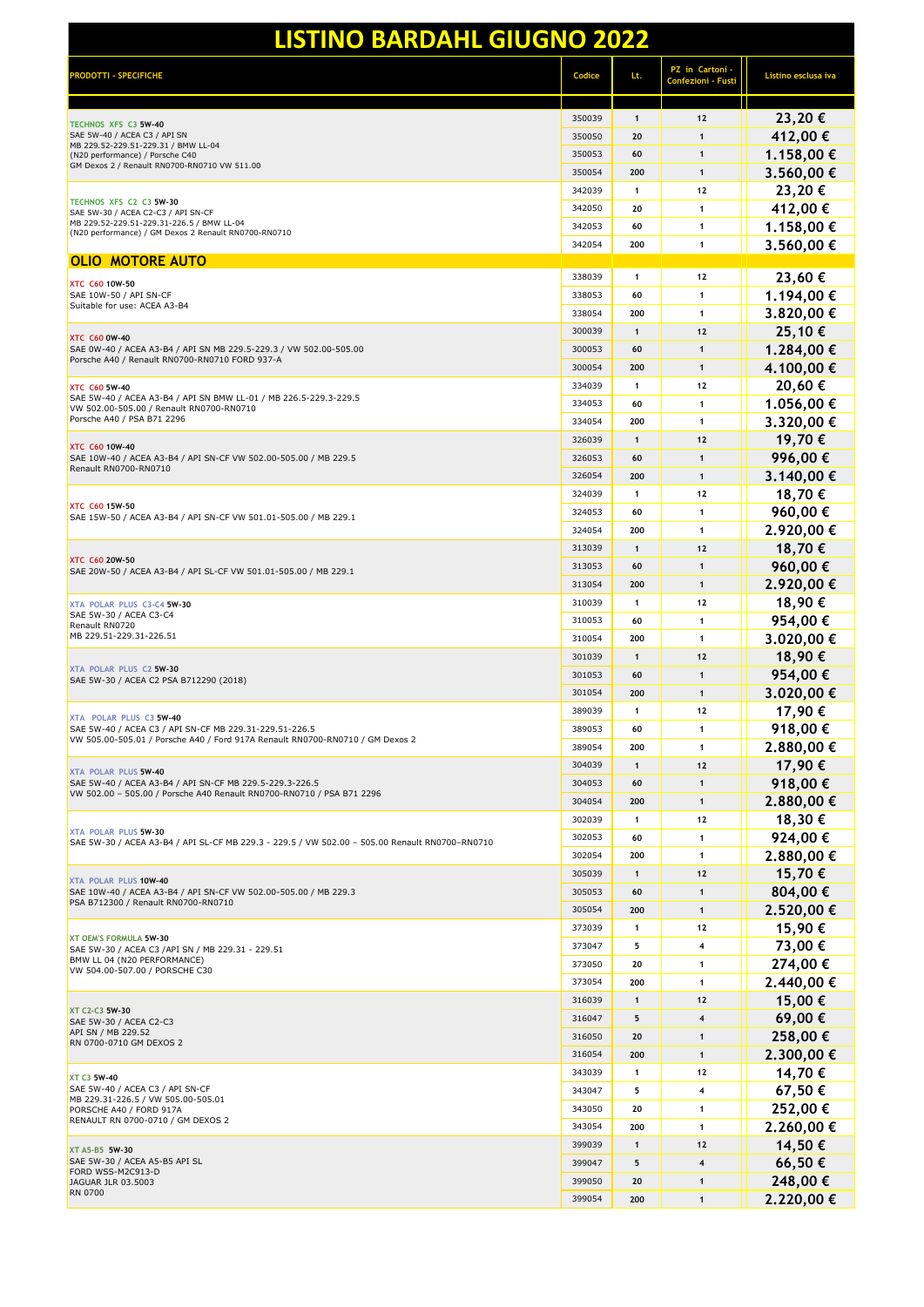| <b>PRODOTTI - SPECIFICHE</b>                                       | Codice | Lt.          | PZ in Cartoni -<br><b>Confezioni - Fust</b> | Listino esclusa iva |
|--------------------------------------------------------------------|--------|--------------|---------------------------------------------|---------------------|
| <b>XT C5 5W-20</b>                                                 | 392039 | $\mathbf{1}$ | 12                                          | 14,50€              |
| SAE 5W-20 / ACEA C5 / API SN-SN RC-CF                              | 392047 | 5            | 4                                           | 66,50€              |
| ILSAC GF-5 / FORD WSS M2C948-A<br>FORD WSS M2C948-B                | 392050 | 20           | $\mathbf{1}$                                | 248,00€             |
| JAGUAR JLR 03.5004                                                 | 392054 | 200          | 1                                           | 2.220,00€           |
| XT A3-B4 5W-40                                                     | 345039 | $\mathbf{1}$ | 12                                          | 13,20€              |
| SAE 5W-40 / ACEA A3-B4                                             | 345047 | 5            | $\overline{\mathbf{4}}$                     | 60,50€              |
| API SN-CF / MB 229.3<br>VW 502.00-505.00                           | 345050 | 20           | $\mathbf{1}$                                | 226,00€             |
| <b>RENAULT RN0700-0710</b>                                         | 345054 | 200          | $\mathbf{1}$                                | 2.040,00 €          |
| <b>XT 10W-40</b>                                                   | 346039 | 1            | 12                                          | 12,20€              |
| SAE 10W-40 / ACEA A3-B4 / API SN-CF / MB 229.3<br>VW 502.00-505.00 | 346047 | 5            | 4                                           | 56,50€              |
| RENAULT RN 0700-0710 / PSA B71 2300                                | 346050 | 20           | 1                                           | 210,00€             |
|                                                                    | 346054 | 200          | $\mathbf{1}$                                | 1.900,00 €          |
| OLIO MOTORE MOTO<br>OLIO MOTORE MOTO 4 TEMPI                       |        |              |                                             |                     |
|                                                                    | 356139 | $\mathbf{1}$ | $12$                                        | 22,70€              |
| XT4-S C60 5W-30                                                    | 356053 | 60           | $\mathbf{1}$                                | 1.080,00 €          |
| SAE 5W-30 / API SN / JASO MA-MA2                                   | 356154 | 200          | $\mathbf{1}$                                | 3.360,00 €          |
|                                                                    | 355139 | 1            | 12                                          | 22,70€              |
| XT4-S C60 5W-40                                                    | 355053 | 60           | $\mathbf{1}$                                | 1.080,00 €          |
| SAE 5W-40 / API SN / JASO MA-MA2                                   | 355154 | 200          | 1                                           | 3.360,00€           |
|                                                                    | 357139 | 1            | $12$                                        | 22,70€              |
| XT4-S C60 10W-40                                                   | 357053 | 60           | $\mathbf{1}$                                | 1.080,00 €          |
| SAE 10W-40 / API SN / JASO MA-MA2                                  | 357154 | 200          | $\mathbf{1}$                                | 3.360,00 €          |
|                                                                    | 358139 | 1            | 12                                          | 22,70€              |
| XT4-S C60 10W-50                                                   | 358053 | 60           | $\mathbf{1}$                                | 1.080,00 €          |
| SAE 10W-50 / API SN / JASO MA-MA2                                  | 358154 | 200          | $\mathbf{1}$                                | 3.360,00 €          |
|                                                                    | 359139 | 1            | 12                                          | 22,70€              |
| XT4-S C60 10W-60                                                   | 359053 | 60           | $\mathbf{1}$                                | 1.080,00 €          |
| SAE 10W-60 / API SN / JASO MA-MA2                                  | 359154 | 200          | $\mathbf{1}$                                | 3.360,00 €          |
|                                                                    | 337039 | 1            | 12                                          | 18,60€              |
| <b>XTC C60 5W-40</b>                                               | 337053 | 60           | 1                                           | 918,00€             |
| SAE 5W-40 / API SN / JASO MA-MA2                                   | 337054 | 200          | $\mathbf{1}$                                | 2.860,00 €          |
|                                                                    | 348139 | 1            | 12                                          | 18,60€              |
| <b>XTC C60 10W-30</b>                                              | 348153 | 60           | $\mathbf{1}$                                | 918,00€             |
| SAE 10W-30 / API SN / JASO MA-MA2                                  | 348154 | 200          | $\mathbf{1}$                                | 2.860,00 €          |
|                                                                    | 326139 | 1            | 12                                          | 18,60 €             |
| <b>XTC C60 10W-40</b>                                              | 326153 | 60           | 1                                           | 918,00€             |
| SAE 10W-40 / API SN / JASO MA-MA2                                  | 326154 | 200          | $\mathbf{1}$                                | 2.860,00€           |
|                                                                    | 338139 | $\mathbf{1}$ | $12$                                        | 18,60€              |
| <b>XTC C60 10W-50</b>                                              | 338153 | 60           | $\mathbf{1}$                                | 918,00€             |
| SAE 10W-50 / API SN / JASO MA-MA2                                  | 338154 | 200          | $\mathbf{1}$                                | 2.860,00 €          |
|                                                                    | 324139 | $\mathbf{1}$ | 12                                          | 18,60€              |
| <b>XTC C60 15W-50</b>                                              | 324153 | 60           | $\mathbf{1}$                                | 918,00€             |
| SAE 15W-50 / API SN / JASO MA-MA2                                  | 324154 | 200          | $\mathbf{1}$                                | 2.860,00 €          |
|                                                                    | 351039 | 1            | $12$                                        | 18,60€              |
| XTC C60 OFF-ROAD 10W-40<br>SAE 10W-40 / API SN / JASO MA-MA2       | 351053 | 60           | $\mathbf{1}$                                | 918,00€             |
|                                                                    | 351154 | 200          | $\mathbf{1}$                                | 2.860,00 €          |
|                                                                    | 340039 | 1            | 12                                          | 18,60€              |
| XTC C60 OFF-ROAD 10W-50<br>SAE 10W-50 / API SN / JASO MA-MA2       | 340053 | 60           | 1                                           | 918,00€             |
|                                                                    | 340154 | 200          | 1                                           | 2.860,00€           |
|                                                                    | 331039 | 1            | 12                                          | 19,20€              |
| XTC C60 SCOOTER 0W-30<br>SAE 0W-30 / API SN / JASO MB              | 331053 | 60           | $\mathbf{1}$                                | 948,00€             |
|                                                                    | 331054 | 200          | $\mathbf{1}$                                | 2.940,00 €          |
|                                                                    | 362039 | 1            | 12                                          | 18,60€              |
| XTC C60 SCOOTER 5W-40<br>SAE 5W-40 / API SN / JASO MA-MA2          | 362053 | 60           | 1                                           | 918,00€             |
|                                                                    | 362054 | 200          | $\mathbf{1}$                                | 2.860,00 €          |
| <b>OLIO MOTORE MOTO</b>                                            |        |              |                                             |                     |
|                                                                    | 339039 | $\mathbf{1}$ | $12$                                        | 15,10€              |
| XTM POLAR PLUS 10W-40<br>SAE 10W-40 / API SN / JASO MA-MA2         | 339053 | 60           | $\mathbf{1}$                                | 744,00 €            |
|                                                                    | 339054 | 200          | $\mathbf{1}$                                | 2.360,00 €          |
| XTM POLAR PLUS 15W-50<br>SAE 15W-50 / API SN / JASO MA-MA2         | 344039 | 1            | 12                                          | 15,10€              |
|                                                                    | 344053 | 60           | $\mathbf{1}$                                | 744,00 €            |
|                                                                    | 344054 | 200          | $\mathbf{1}$                                | 2.380,00 €          |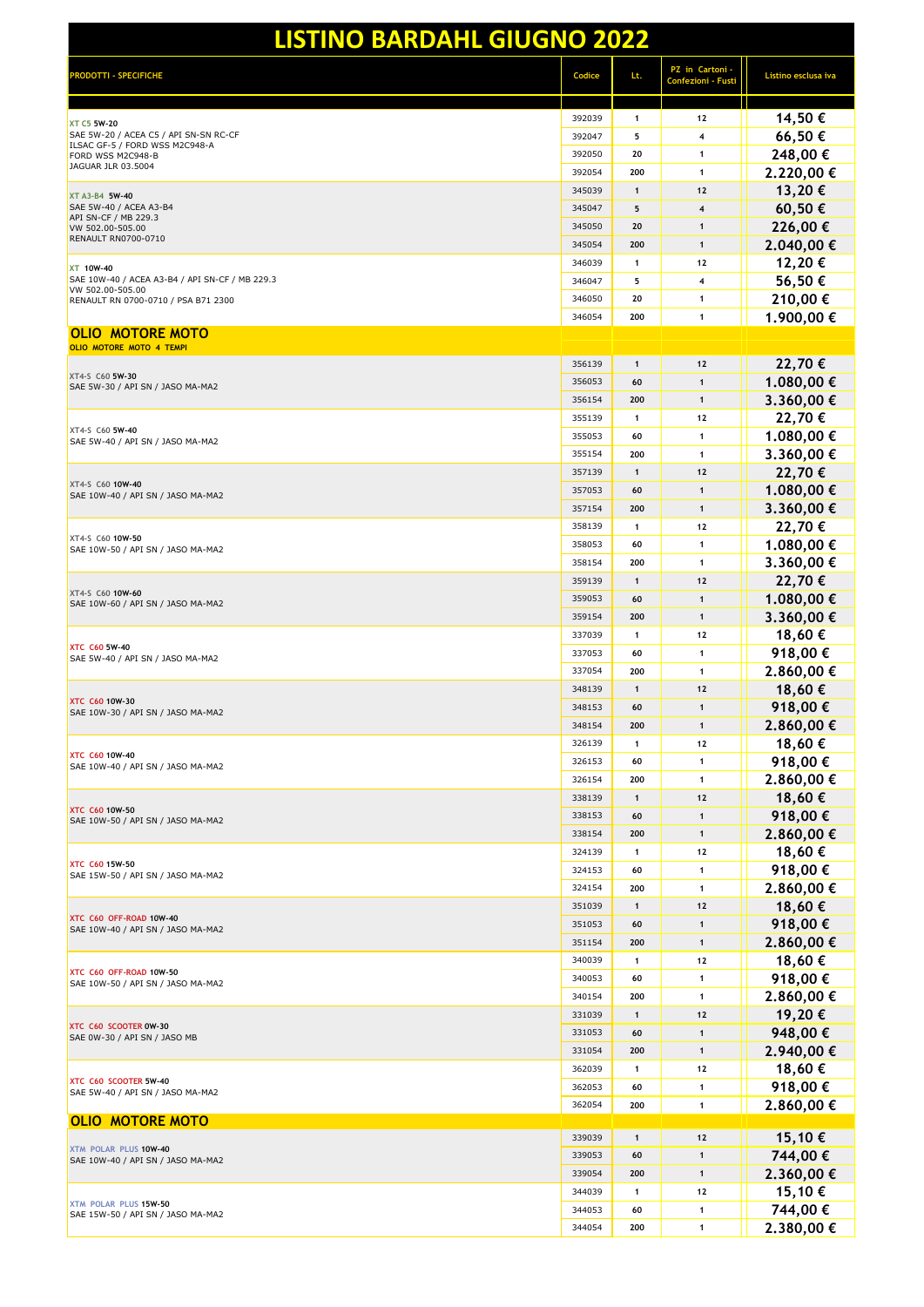| RODOTTI - SPECIFICHE                                                         | Codice | Lt.          | PZ in Cartoni -<br>Confezioni - Fusti | Listino esclusa iva |
|------------------------------------------------------------------------------|--------|--------------|---------------------------------------|---------------------|
| XTM POLAR PLUS 20W-50<br>SAE 20W-50 / API SN / JASO MA-MA2                   | 360039 | $\mathbf{1}$ | $12$                                  | 15,10€              |
|                                                                              | 360053 | 60           | $\mathbf{1}$                          | 744,00 €            |
|                                                                              | 360054 | 200          | $\mathbf{1}$                          | 2.380,00 €          |
|                                                                              | 363039 | $\mathbf{1}$ | 12                                    | 15,10€              |
| XTM POLAR PLUS SCOOTER 5W-40<br>SAE 5W-40 / API SN / JASO MA-MA2             | 363053 | 60           | $\mathbf{1}$                          | 744,00€             |
|                                                                              | 363054 | 200          | $\mathbf{1}$                          | 2.360,00 €          |
|                                                                              | 379039 | $\mathbf{1}$ | 12                                    | 15,10€              |
| XTM POLAR PLUS SCOOTER 10W-30<br>SAE 10W-30 / API SN / JASO MB               | 379053 | 60           | $\mathbf{1}$                          | 744,00 €            |
|                                                                              | 379054 | 200          | $\mathbf{1}$                          | 2.360,00 €          |
|                                                                              | 361039 | $\mathbf{1}$ | 12                                    | 15,10€              |
| XTM POLAR PLUS SCOOTER 10W-40<br>SAE 10W-40 / API SN / JASO MA-MA2           | 361053 | 60           | 1                                     | 744,00€             |
|                                                                              | 361054 | 200          | $\mathbf{1}$                          | 2.360,00€           |
| OLIO MOTORE MOTO 2 TEMPI                                                     |        |              |                                       |                     |
| <b>KTS COMPETITION</b><br>API TC / JASO FD / ISO - L - EGD                   | 220039 | $\mathbf{1}$ | 12                                    | 22,60€              |
| <b>KGR INJECTION</b><br>API TC / JASO FD / ISO - L - EGD                     | 226039 | $\mathbf{1}$ | 12                                    | 19,30€              |
| <b>SCOOTER INJECTION</b><br>API TC / JASO FD / ISO - L - EGD                 | 201039 | $\mathbf{1}$ | 12                                    | 15,60€              |
| <b>VBA SYNT</b><br><b>API TC</b>                                             | 202039 | $\mathbf{1}$ | 12                                    | 13,80€              |
| <b>OLIO TRASMISSIONI E DIFFERENZIALI</b><br>OLI TRASMISSIONI & DIFFERENZIALI |        |              |                                       |                     |
|                                                                              | 425039 | $\mathbf{1}$ | 12                                    | 26,70€              |
| <b>T&amp;D SYNTHETIC OIL</b>                                                 | 425051 | 25           | $\mathbf{1}$                          | 610,00€             |
| SAE 75W-90<br>API GL-5 e GL-4 / MT-1                                         | 425053 | 60           | $\mathbf{1}$                          | 1.410,00 €          |
|                                                                              | 425054 | 200          | $\mathbf{1}$                          | 4.500,00 €          |
|                                                                              | 421039 | $\mathbf{1}$ | 12                                    | 20,60€              |
| <b>T&amp;D OIL</b>                                                           | 421051 | 25           | $\mathbf{1}$                          | 470,00€             |
| SAE 80W-90<br>API GL-5 e GL-4 / MT-1                                         | 421053 | 60           | $\mathbf{1}$                          | 1.080,00 €          |
|                                                                              | 421054 | 200          | $\mathbf{1}$                          | 3.400,00 €          |
|                                                                              | 423039 | $\mathbf{1}$ | 12                                    | 21,60€              |
| <b>T&amp;D OIL</b>                                                           | 423051 | 25           | $\mathbf{1}$                          | 515,00€             |
| SAE 85W-140<br>API GL-5 e GL-4 / MT-1                                        | 423053 | 60           | $\mathbf{1}$                          | 1.176,00 €          |
|                                                                              | 423054 | 200          | $\mathbf{1}$                          | 3.760,00 €          |
| <b>OLI DIFFERENZIALI</b>                                                     |        |              |                                       |                     |
| <b>T&amp;D OIL LIMITED SLIP</b><br>SAE 80W-90 API GL-5                       | 422039 | $\mathbf{1}$ | 12                                    | 25,30€              |
| FLUIDI TRASMISSIONI DOPPIA FRIZIONE                                          |        |              |                                       |                     |
|                                                                              | 427039 | $\mathbf{1}$ | 12                                    | 26,40€              |
| DCTF SPEED MULTIVEHICLE*                                                     | 427051 | 25           | $\mathbf{1}$                          | 577,50€             |
|                                                                              | 427053 | 60           | $\mathbf{1}$                          | 1.332,00 €          |
| FLUIDI TRASMISSIONI A VARIAZIONE CONTINUA                                    |        |              |                                       |                     |
|                                                                              | 439039 | $\mathbf{1}$ | 12                                    | 23,10€              |
| CVTF SPEED MULTIVEHICLE*                                                     | 439051 | 25           | 1                                     | 517,50€             |
| FLUIDI TRASMISSIONI AUTOMATICHE                                              | 439053 | 60           | $\mathbf{1}$                          | 1.194,00 €          |
|                                                                              | 437039 | $\mathbf{1}$ | 12                                    | 23,80€              |
| ATF X-SPEED UNIVERSAL* SUITABLE FOR USE DIII/DVI                             | 437051 | 25           | $\mathbf{1}$                          | 517,50€             |
|                                                                              | 437053 | 60           | $\mathbf{1}$                          | 1.170,00 €          |
|                                                                              | 438039 | $\mathbf{1}$ | 12                                    | 22,00€              |
| ATF SPEED DIII H PLUS*                                                       | 438051 | 25           | $\mathbf{1}$                          | 470,00€             |
|                                                                              | 438053 | 60           | $\mathbf{1}$                          | 1.086,00 €          |
|                                                                              | 436039 | $\mathbf{1}$ | 12                                    | 17,60€              |
| ATF SPEED DIII G*                                                            | 436051 | 25           | 1                                     | 372,50€             |
|                                                                              | 436053 | 60           | $\mathbf{1}$                          | 852,00€             |
| <b>OLIO TRASMISSIONI E DIFFERENZIALI</b><br>FLUIDI TRASMISSIONI MANUALI      |        |              |                                       |                     |
|                                                                              | 429039 | $\mathbf{1}$ | 12                                    | 23,30€              |
| MTF 75W90* API GL-4                                                          | 429051 | 25           | $\mathbf{1}$                          | 507,50€             |
|                                                                              | 429053 | 60           | $\mathbf{1}$                          | 1.188,00 €          |
| MTF 75W80* API GL-4                                                          | 428039 | $\mathbf{1}$ | $12$                                  | 19,70€              |
|                                                                              | 428051 | 25           | $\mathbf{1}$                          | 447,50€             |
|                                                                              | 428053 | 60           | $\mathbf{1}$                          | 1.020,00€           |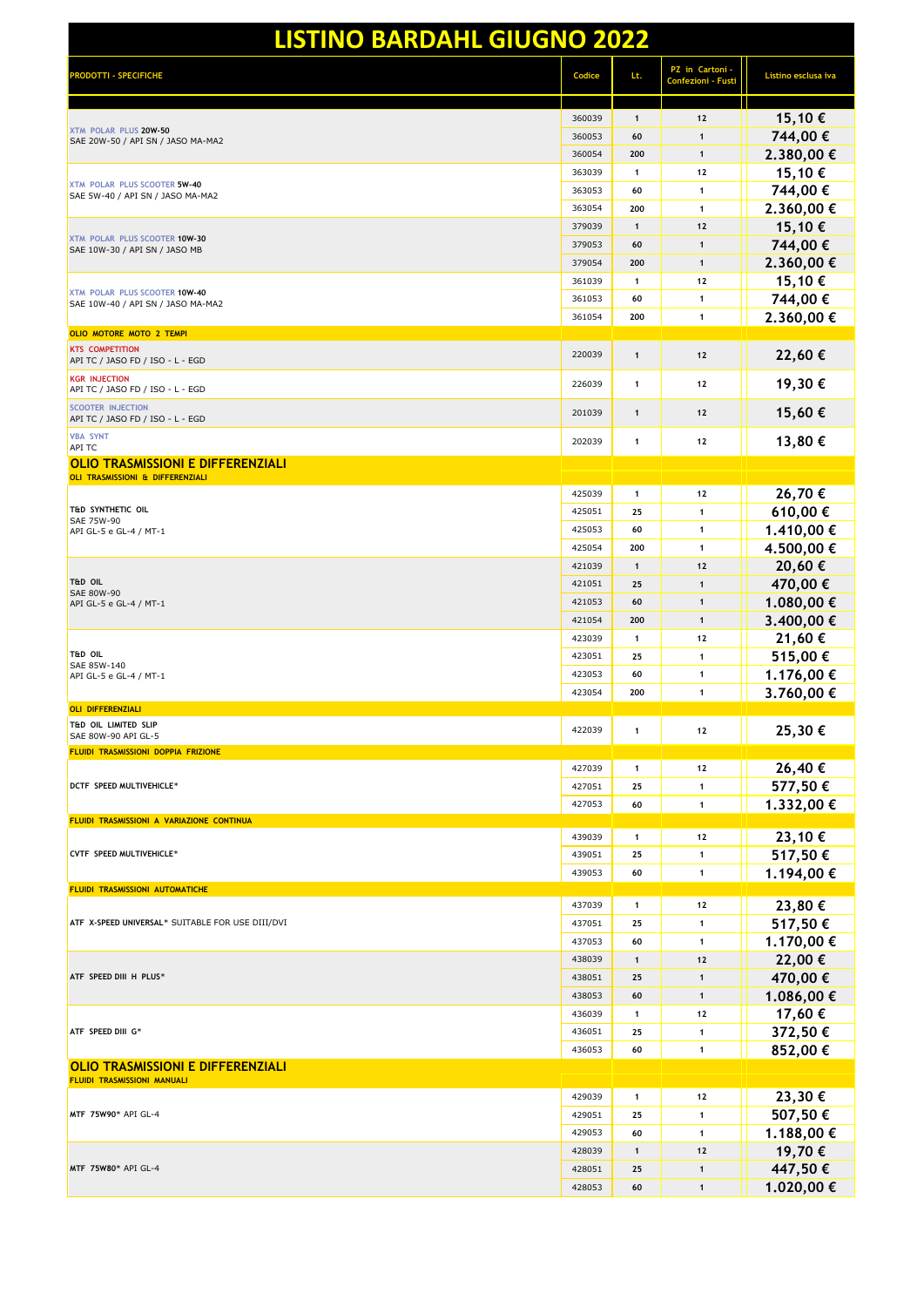| <b>LISTINO BARDAHL GIUGNO 2022</b>                                          |        |              |                                       |                     |  |
|-----------------------------------------------------------------------------|--------|--------------|---------------------------------------|---------------------|--|
| <b>RODOTTI - SPECIFICHE</b>                                                 | Codice | Lt.          | PZ in Cartoni -<br>Confezioni - Fusti | Listino esclusa iva |  |
| <b>OLI CARTER MOTO</b>                                                      |        |              |                                       |                     |  |
| <b>GEAR BOX</b><br>SAE 10W-30<br>API SL / JASO MA - MA2                     | 402039 | $\mathbf{1}$ | 12                                    | 15,50€              |  |
| <b>GEAR BOX</b><br>SAE 10W-40<br>API SL / JASO MA - MA2                     | 405039 | $\mathbf{1}$ | $12$                                  | 15,50€              |  |
| <b>OLI TRASMISSIONI</b><br>T-OIL EP SAE 80W-90 API GL-4 e GL-5              | 404018 | 250ml        | 12                                    | 10,90€              |  |
| <b>ADDITIVI</b><br><b>ADDITIVI - TRATTAMENTI OLIO</b>                       |        |              |                                       |                     |  |
| ENGINE ANTIWEAR TREATMENT                                                   | 153028 | 400ml        | 12                                    | 38,80€              |  |
| Trattamento antiattrito per olio motore<br><b>NO SMOKE</b>                  | 143031 | 500ml        | $12$                                  | 20,60€              |  |
| Trattamento anti fumo allo scarico                                          | 142023 | 300ml        | 12                                    | 17,00 €             |  |
| <b>B2 OIL TREATMENT</b><br>Trattamento olio motore                          | 142051 | 25           | $\mathbf{1}$                          | 727,50€             |  |
|                                                                             | 140018 | 250ml        | 12                                    |                     |  |
| <b>T&amp;D ADDITIVE</b><br>Trattamento olio cambio e trasmissioni           |        |              |                                       | 15,60€              |  |
| <b>ENGINE STOP LEAK</b>                                                     | 140051 | 25           | $\mathbf{1}$                          | 760,00€             |  |
| Stop perdite olio motore<br><b>HYDRAULIC VALVE LIFTERS</b>                  | 145023 | 300ml        | 12                                    | 18,80€              |  |
| Punterie idrauliche                                                         | 151023 | 300ml        | 12                                    | 22,80€              |  |
| AUTO-TRANSMISSION STOP LEAK<br>Stop perdite servosterzo                     | 152023 | 300ml        | 12                                    | 25,70€              |  |
| ENGINE TUNE UP<br>Pulitore motore                                           | 147023 | 355ml        | 12                                    | 19,50€              |  |
| ADDITIVI - TRATTAMENTI BENZINA<br>FUEL INJECTOR CLEANER                     | 101023 | 300ml        | 12                                    | 18,30€              |  |
| Pulitore iniettori benzina<br><b>OCTANE BOOSTER</b><br>Elevatore ottani     | 104018 | 250ml        | $12$                                  | 14,60€              |  |
| <b>INSTEAD OF LEAD</b><br>Protettivo sedi valvole                           | 103018 | 250ml        | 12                                    | 19,30€              |  |
|                                                                             | 118019 | 250ml        | 24                                    | 9,70€               |  |
| TOP GASOLINE EVO<br>Trattamento multifunzionale benzina                     | 118018 | 250ml        | 12                                    | 9,70€               |  |
| TOP GASOLINE OB                                                             | 114019 | 250ml        | 24                                    | 9,70€               |  |
| Trattamento multifunzionale benzina                                         | 114018 | 250ml        | 12                                    | 9,70€               |  |
| TOP GASOLINE REPOWER                                                        | 115019 | 250ml        | 24                                    | 19,00€              |  |
| Trattamento multifunzionale benzina                                         | 115018 | 250ml        | $12$                                  | 19,00€              |  |
| OCTANE BOOSTER MOTORCYCLE<br>Elevatore ottani                               | 104010 | 150ml        | 12                                    | 10,10€              |  |
| <b>ADDITIVI - TRATTAMENTI GPL</b><br><b>LPG ADDITIVE</b><br>Trattamento GPL | 614010 | 150ml        | 12                                    | 18,80€              |  |
| <b>ADDITIVI</b>                                                             |        |              |                                       |                     |  |
| <b>ADDITIVI - TRATTAMENTI DIESEL</b><br>DIESEL INJECTOR CLEANER             | 122031 | 500ml        | 12                                    | 27,50€              |  |
| Pulitore iniettori diesel<br><b>WATER REMOVER</b>                           | 106023 | 300ml        | $12$                                  | 13,50€              |  |
| Disperdente d'acqua per gasolio e benzina                                   |        |              |                                       |                     |  |
|                                                                             | 120039 | $\mathbf{1}$ | 12                                    | 28,20€              |  |
| <b>TOP DIESEL</b><br>Trattamento multifunzionale gasolio                    | 120019 | 250ml        | 24                                    | 9,00€               |  |
|                                                                             | 120018 | 250ml        | 12                                    | 9,00€               |  |
|                                                                             | 120051 | 25           | $\mathbf{1}$                          | 607,50€             |  |
|                                                                             | 121239 | $\mathbf{1}$ | $12$                                  | 23,60€              |  |
| HOT FUEL<br>Anticongelante per gasolio                                      | 121018 | 250ml        | $12$                                  | 8,40€               |  |
|                                                                             | 121051 | 25           | $\mathbf{1}$                          | 560,00€             |  |
| <b>STABILIZZANTE CARBURANTI</b><br>Stabilizzante per diesel e benzina       | 112010 | 150ml        | 12                                    | 7,20€               |  |
| <b>DPF CLEANER</b><br>Pulitore filtro antiparticolato                       | 113018 | 250ml        | $12$                                  | 14,20€              |  |
| <b>DAB 132</b><br>Additivo BIO-REMOVER concentrato per diesel               | 123038 | $\mathbf{1}$ | 6                                     | 50,30€              |  |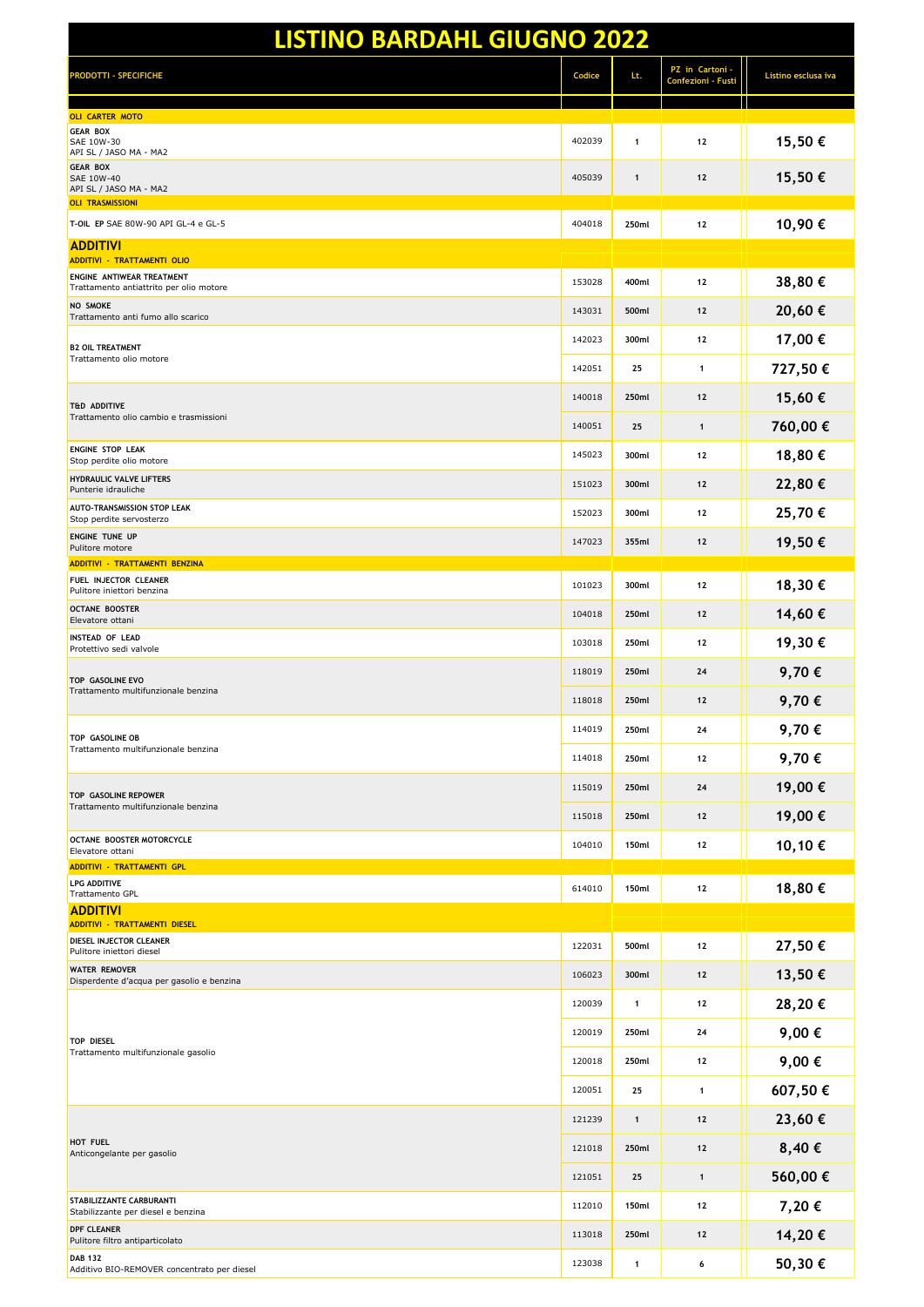| <b>LISTINO BARDAHL GIUGNO 2022</b>                |        |     |                                       |                     |
|---------------------------------------------------|--------|-----|---------------------------------------|---------------------|
| <b>PRODOTTI - SPECIFICHE</b>                      | Codice | Lt. | PZ in Cartoni -<br>Confezioni - Fusti | Listino esclusa iva |
|                                                   |        |     |                                       |                     |
| <b>DAB 186</b><br>Additivo BIO-REMOVER per diesel | 123046 | 5   | 3                                     | 188,00 €            |
|                                                   | 123051 | 25  |                                       | 855,00 €            |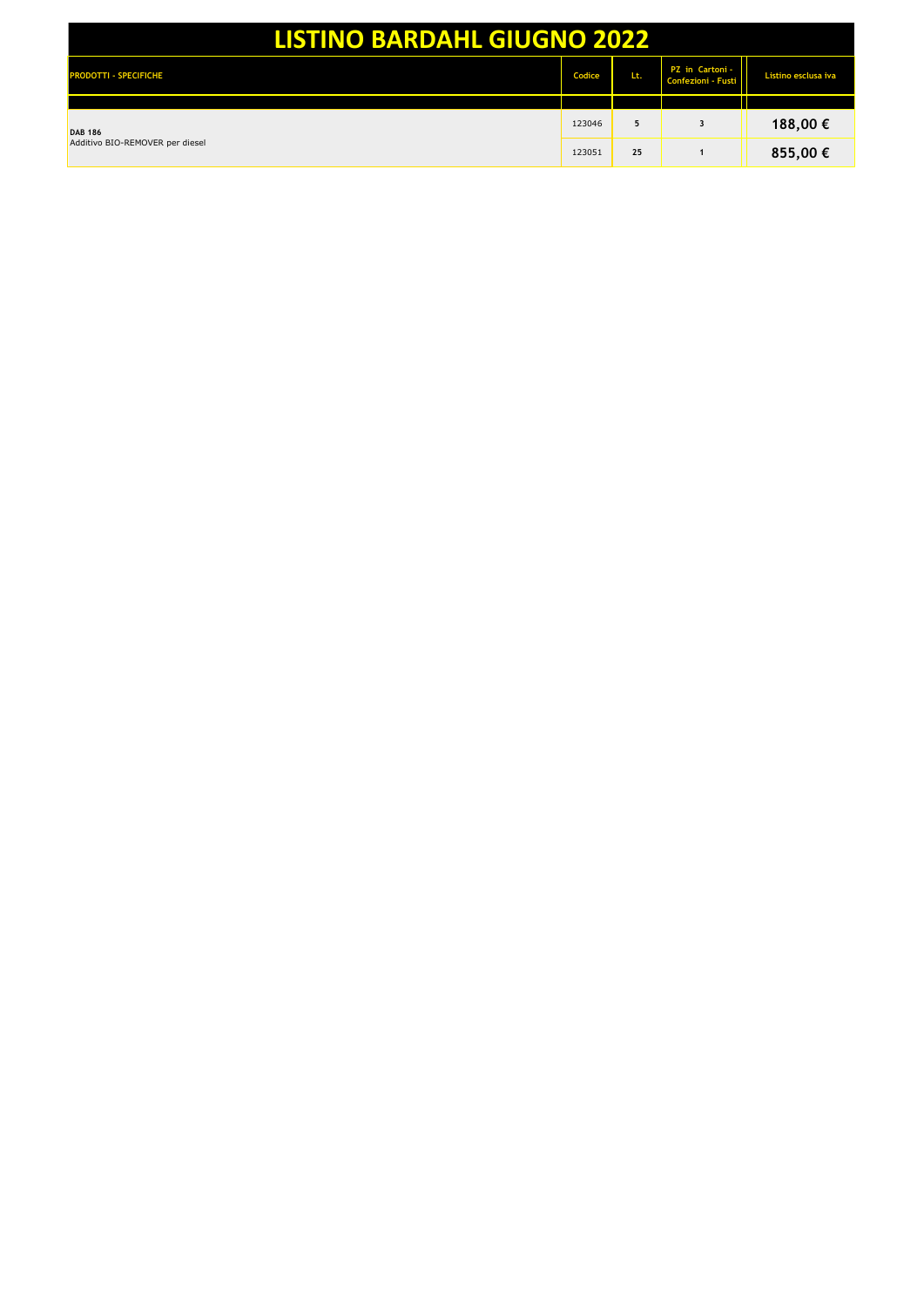| <b>LISTINO BARDAHL GIUGNO 2022</b>                                                                                                                                                     |        |              |                                       |                     |
|----------------------------------------------------------------------------------------------------------------------------------------------------------------------------------------|--------|--------------|---------------------------------------|---------------------|
| <b>RODOTTI - SPECIFICHE</b>                                                                                                                                                            | Codice | Lt.          | PZ in Cartoni -<br>Confezioni - Fusti | Listino esclusa iva |
| ADDITIVI - TRATTAMENTI RADIATORI                                                                                                                                                       |        |              |                                       |                     |
| <b>COOLING SYSTEM STOP LEAK</b><br>Anti-perdite radiatori                                                                                                                              | 160023 | 300ml        | 12                                    | 10,70€              |
| <b>COOLING SYSTEM FAST FLUSH</b><br>Pulitore radiatori                                                                                                                                 | 161023 | 300ml        | 12                                    | 12,50€              |
| <b>MANUTENZIONE</b><br><b>MANUTENZIONE MOTORE</b>                                                                                                                                      |        |              |                                       |                     |
| PULITORE CARBURATORE<br>Spray                                                                                                                                                          | 612027 | 400ml        | 6                                     | 15,00€              |
| <b>EGR VALVE CLEANER</b><br>Pulitore valvole EGR                                                                                                                                       | 624028 | 400ml        | 12                                    | 20,50€              |
| ELECTRICAL CONTACT CLEANER<br>Pulitore contatti elettrici                                                                                                                              | 610031 | 500ml        | 12                                    | 18,50€              |
| DEGRAISSANT SPRAY<br>Sgrassante spray                                                                                                                                                  | 674031 | 500ml        | 12                                    | 14,10€              |
| MANUTENZIONE GRASSI E LUBRIFICANTI                                                                                                                                                     |        |              |                                       |                     |
| M.P.G.<br>NLGI <sub>2</sub>                                                                                                                                                            | 502018 | 250ml        | 12                                    | 7,80 €              |
| Grasso multiuso                                                                                                                                                                        | 502061 | 22,5kg       | 1                                     | 337,50€             |
| AIR FILTER SPECIAL OIL<br>Trattamento per filtri in spugna<br><b>MANUTENZIONE SPRAY</b>                                                                                                | 701039 | 1            | 12                                    | 20,20€              |
| <b>B.R.O. PENETRATING OIL</b><br>Sbloccante ad alta penetrazione                                                                                                                       | 671131 | 500ml        | 12                                    | 19,70€              |
| K9<br>Spray Multiuso                                                                                                                                                                   | 602028 | 400ml        | 12                                    | 8,00€               |
| HIGH SPEED CHAIN<br>Spray adesivo per catene (moto strada)                                                                                                                             | 600028 | 400ml        | 12                                    | 11,20€              |
| <b>FOAMY CHAIN LUBE</b><br>Spray schiumoso per catene (moto off-road)                                                                                                                  | 601028 | 400ml        | 12                                    | 9,80€               |
| <b>BRAKE &amp; PARTS CLEANER</b><br>Pulitore freni e parti metalliche                                                                                                                  | 606035 | 600ml        | 12                                    | 9,00€               |
| <b>B.C.S. 400</b><br>Lubrificante Secco                                                                                                                                                | 678031 | 500ml        | 12                                    | 30,70€              |
| <b>ANTI-SEIZE SPRAY</b><br>Pasta lubrificante e di montaggio a base di rame                                                                                                            | 679028 | 400ml        | 12                                    | 18,90€              |
| <b>OLIO FORCELLE</b><br><b>XTF FORK</b>                                                                                                                                                |        |              |                                       |                     |
| SAE 5W                                                                                                                                                                                 | 440039 | 1            | 12                                    | 18,20€              |
| <b>XTF FORK</b><br>SAE 10W                                                                                                                                                             | 442039 | $\mathbf{1}$ | 12                                    | 18,20€              |
| <b>XTF FORK</b><br>SAE 15W                                                                                                                                                             | 443039 | 1            | 12                                    | 18,20€              |
| <b>XTF FORK</b><br>SAE 20W                                                                                                                                                             | 444039 | $\mathbf{1}$ | 12                                    | 18,20€              |
| <b>MANUTENZIONE E FLUIDI SPECIALI</b><br><b>FLUIDI SPECIALI</b>                                                                                                                        |        |              |                                       |                     |
| BRAKE FLUID DOT 4 LV<br>SAE J1704 LOW VISCOSITY, FMVSS                                                                                                                                 | 718039 | $\mathbf{1}$ | 12                                    | 16,90€              |
| 571.116 DOT 4 E ISO 4925 CLASSE 6                                                                                                                                                      | 718018 | 250ml        | 12                                    | 5,60€               |
| BRAKE FLUID DOT 5.1 SAE J1704, FMVSS 571.116 DOT 5 E ISO 4925 CLASSE 5.1                                                                                                               | 721039 | 1            | 12                                    | 16,60€              |
|                                                                                                                                                                                        | 721018 | 250ml        | 12                                    | 5,50€               |
| <b>BRAKE FLUID DOT 4</b>                                                                                                                                                               | 720039 | $\mathbf{1}$ | 12                                    | 14,70€              |
| SAE J1704, FMVSS 571.116 DOT 4 E ISO 4925 CLASSE 4                                                                                                                                     | 720018 | 250ml        | 12                                    | 5,00€               |
| ANTIFREEZE HOA TECH CONCENTRATE<br>Liquido refrigerante Hybrid Organic Acid Technology (Liquido refrigerante anticongelante concentrato, inibitore di tipo<br>ibrido HOAT) (Blu/Verde) | 742039 | 1            | 12                                    | 8,10€               |
|                                                                                                                                                                                        | 742050 | 20           | $\mathbf{1}$                          | 144,00€             |
|                                                                                                                                                                                        | 742054 | 200          | $\mathbf{1}$                          | 1.340,00 €          |
| ANTIFREEZE OA TECH CONCENTRATE                                                                                                                                                         | 745039 | $\mathbf{1}$ | 12                                    | 8,30€               |
| Liquido refrigerante Organic Acid Technology (Liquido refrigerante anticongelante concentrato, inibitore di tipo organico<br>OAT) (Rosa)                                               | 745050 | 20           | $\mathbf{1}$                          | 148,00 €            |
|                                                                                                                                                                                        | 745054 | 200          | $\mathbf{1}$                          | 1.380,00 €          |